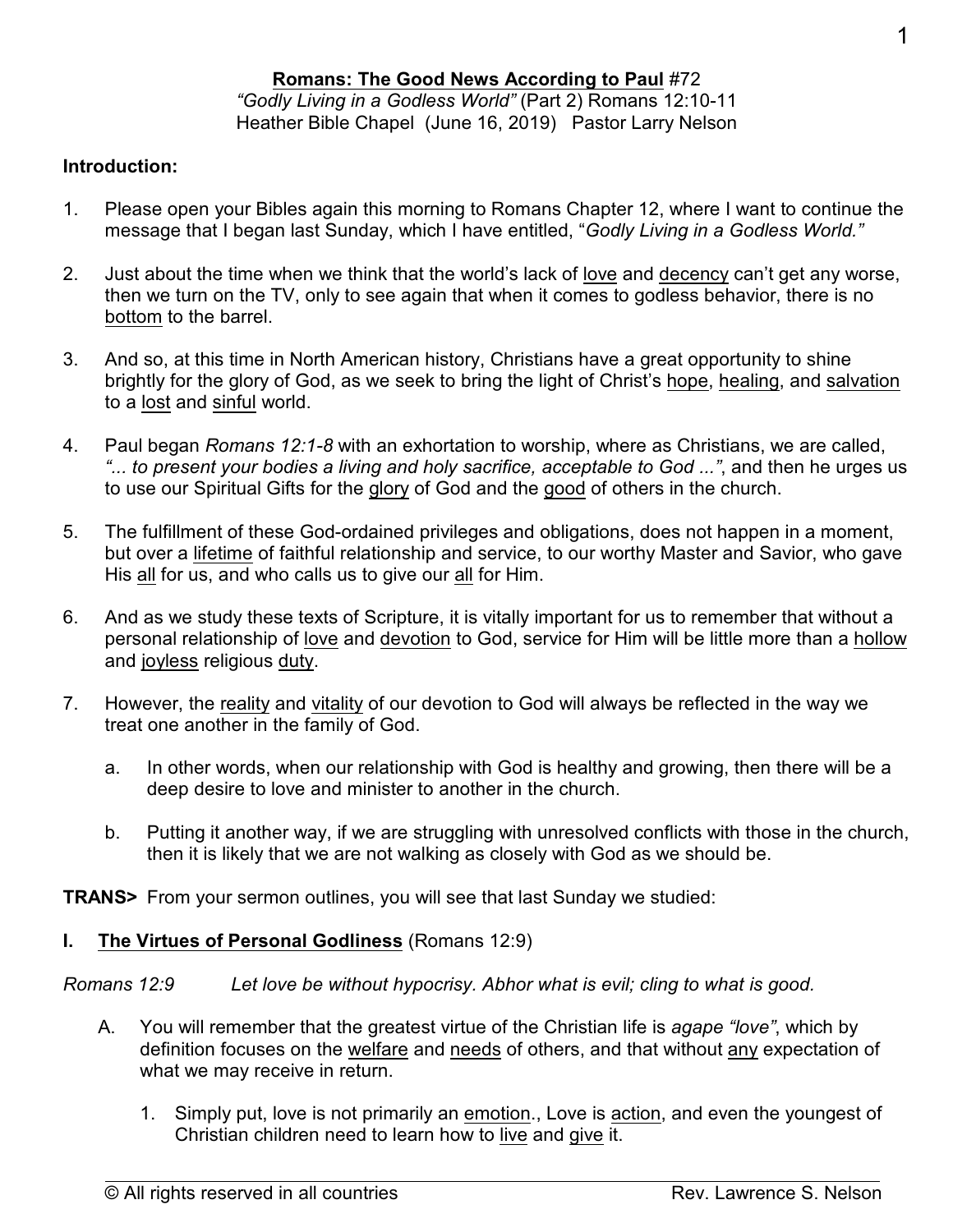*1 Peter 1:22 "... fervently love one another from the heart."*

*1 John 3:18 "Little children, let us not love with word or with tongue, but in deed and truth."*

- 2. So let me say again, although the unbelieving world usually defines love by emotional feelings, the Bible defines *agape* love by selfless actions.
- B. Continuing in this context, Paul goes on to exhort, *"Let Love be without hypocrisy ..."*, which means that pure *agape love* is not polluted with self-centeredness, or a *"What's in it for me?"* motive of the heart.

**TRANS>** Last Sunday, we only had time to begin Point #2

## **II. The Value of God's Forever Family** *(Rom. 12:10)*

A. And by way of review, we saw that as Christians, we are to:

*Romans12:10a "Be devoted to one another in brotherly love ..."*

- 1. As you will hopefully recall, *"Brotherly love"* is made up of two Greek words *<philos>* and *<adelphos>,* which when you put them together you get *<philadelphia>*
- 2. And it is also important to remember that, *Agape love* and *brotherly love* are by no means contradictory, but rather they compliment one another.

# *1 Thessalonians 4:9-10*

- *9 Now as to the love of the brethren <philadelphia>, you have no need for anyone to write to you, for you yourselves are taught by God to love <agapao> one another;*
- *10 for indeed you do practice it toward all the brethren ... But we urge you, brethren, to excel still more,*
	- 3. All Christians know intuitively that they should have a strong familial affection and loyalty to one another, because of our common love and devotion for our Savior, Jesus Christ.
	- 4. In fact, this is so important and so basic to the Christian life that the Apostle John used it as an absolute test for the genuineness of a person's faith.

## *1 John 2:9-10*

 *9 The one who says he is in the Light and yet hates his brother is in the darkness until now.*

- *10 The one who loves <agapao> his brother abides in the Light and there is no cause for stumbling in him.*
- *1 John 3:10 "By this the children of God and the children of the devil are obvious: anyone who does not practice righteousness is not of God, nor the one who does not love <agapao> his brother.*"
	- 5. And as I mentioned last week, love for our fellow brethren in Christ is so important that Paul warned all of us as Christians, in *1 Corinthians 11:28-32*, that we should not partake of the Lord's Supper without first examining ourselves with regard to our present love for God, and for one another.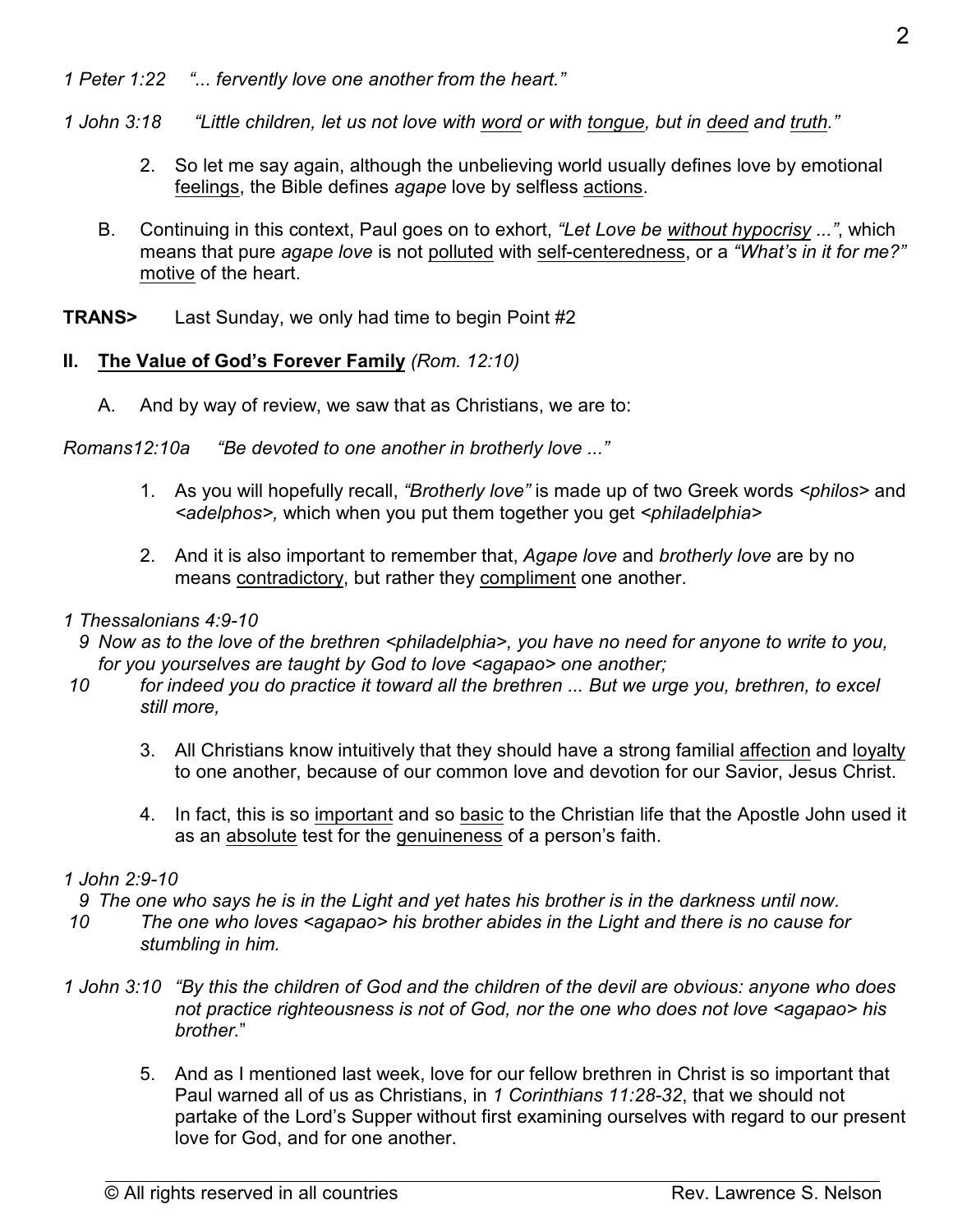- 6. *"Brotherly love,"* is not just something that we do when we are in the mood, or when it is easy.
	- a. Paul says that we are to be *"devoted"* to it, which means that we must work at it every day.

#### *Ephesians 4:1-3*

- *1 Therefore I, the prisoner of the Lord, implore you to walk in a manner worthy of the calling with which you have been called,*
- *2 with all humility and gentleness, with patience, showing tolerance for one another in love,*
- *3 being diligent to preserve the unity of the Spirit in the bond of peace.*
	- b. One of the very interesting things about this passage is that Christians are not exhorted here to make unity.
	- c. We are already unified by our common faith in Christ.
	- d. Consider again Ephesians 4:3, where Paul commands every Christian to be, *"... diligent to preserve the unity of the Spirit in the bond of peace."*
	- e. Again, we do not make unity.
	- f. All we can do is to either preserve unity or destroy it.
	- g. Preserving the unity that Christ has already created, is often hard work, but this is what it looks like to be *"devoted to one another in brotherly love ..."*

**TRANS>** Paul continues this theme of *"brotherly love"* in his next phrase of:

*Romans 12:10 "... give preference to one another in honor;"*

- B. In this phrase, Paul is harkening back a few verses to *Romans 12:3*, where he says *"... I say to everyone among you not to think more highly of himself than he ought to think ..."*
	- 1. As we studied last week, to *"give preference"* means that we are to put others' needs and feelings before our own.
	- 2. And to *"honor"* means that we are to give honest appreciation and praise to others when they make Christ-honoring decisions.

**TRANS>** Next, *Romans 12:11* says: *"not lagging behind in diligence, fervent in spirit, serving the Lord;*"

- C. In this case, Paul is exhorting the church to not become lazy or complacent in our love and service for our Lord.
	- 1. There is an old saying, *"If something is worth doing, it is worth doing well."*
	- 2. And never was this more true when it comes to loving God and others.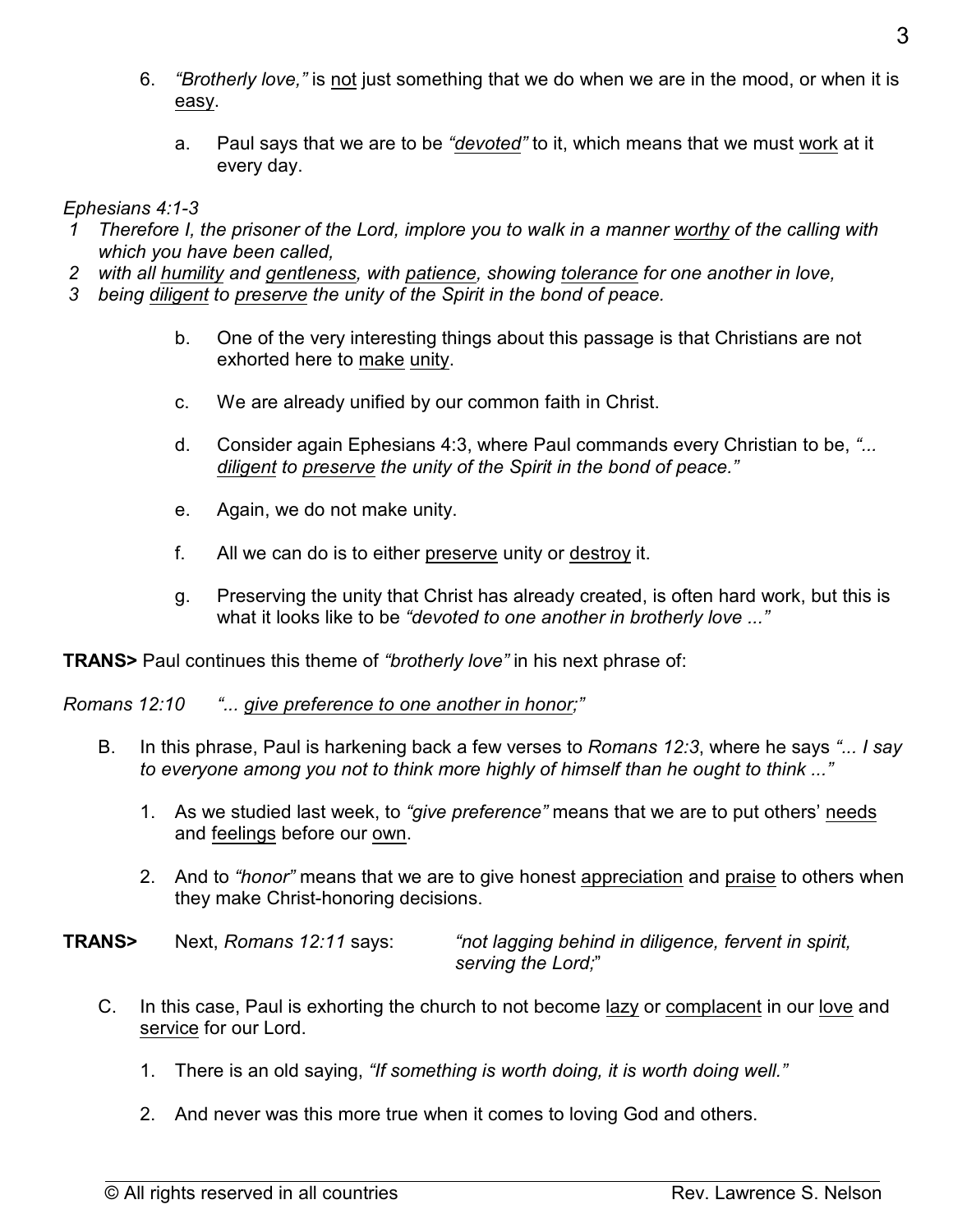- 3. Because we live in cursed bodies, and in a cursed world, it is easy to get lazy, even in the Lord's work.
- 4. So here is a very important truth:, If you are a Christian, then you are a full-time Christian, and therefore you are in full-time Christian work for the Lord.
- 5. And therefore, as the devoted slaves of Christ, we need to remember that there is no such thing as "secular work."
- *1 Corinthians 10:31 Whether, then, you eat or drink or whatever you do, do all to the glory of God.*
	- 6. If this verse is true, and it is, then our Heavenly Master expects us to glorify Him by the way that we work.

#### *Ephesians 6:5-8*

- *5 Slaves, be obedient to those who are your masters according to the flesh, with fear and trembling, in the sincerity of your heart, as to Christ;*
- *6 not by way of eyeservice, as men-pleasers, but as slaves of Christ, doing the will of God from the heart.*
- *7 With good will render service, as to the Lord, and not to men,*
- *8 knowing that whatever good thing each one does, this he will receive back from the Lord, whether slave or free.*
	- 7. Whether you are serving the Lord by working in your home with the children, or you labor for pay in the outside world, no one should ever need to be looking over our shoulder to make sure that we are working.
	- 8. As often as I have opportunity, I encourage those who are entering the workforce with the following advise, that was given to me by a godly man in my church almost 50 years ago.
		- a. He said, *"Larry, make it your business to make sure that your employer makes an honest prophet every day, because of your presence on the job!"* **<REPEAT>**
		- b. What a privilege it has been for me to pass Jerry's godly counsel along over these many years!
		- c. And whether you are working for a Christian or unbelieving boss, this rule still applies.
- *Galatians 6:10 So then, while we have opportunity, let us do good to all people, and especially to those who are of the household of the faith.*
	- d. In *1 Thessalonians 1:3*, Paul told the church at Thessalonica that he never ceased giving thanks because of their *"... work of faith and labor of love ..."*
	- e. Continuing in the faith, and loving the brethren are spoken of here as *"work"* and *"labor."*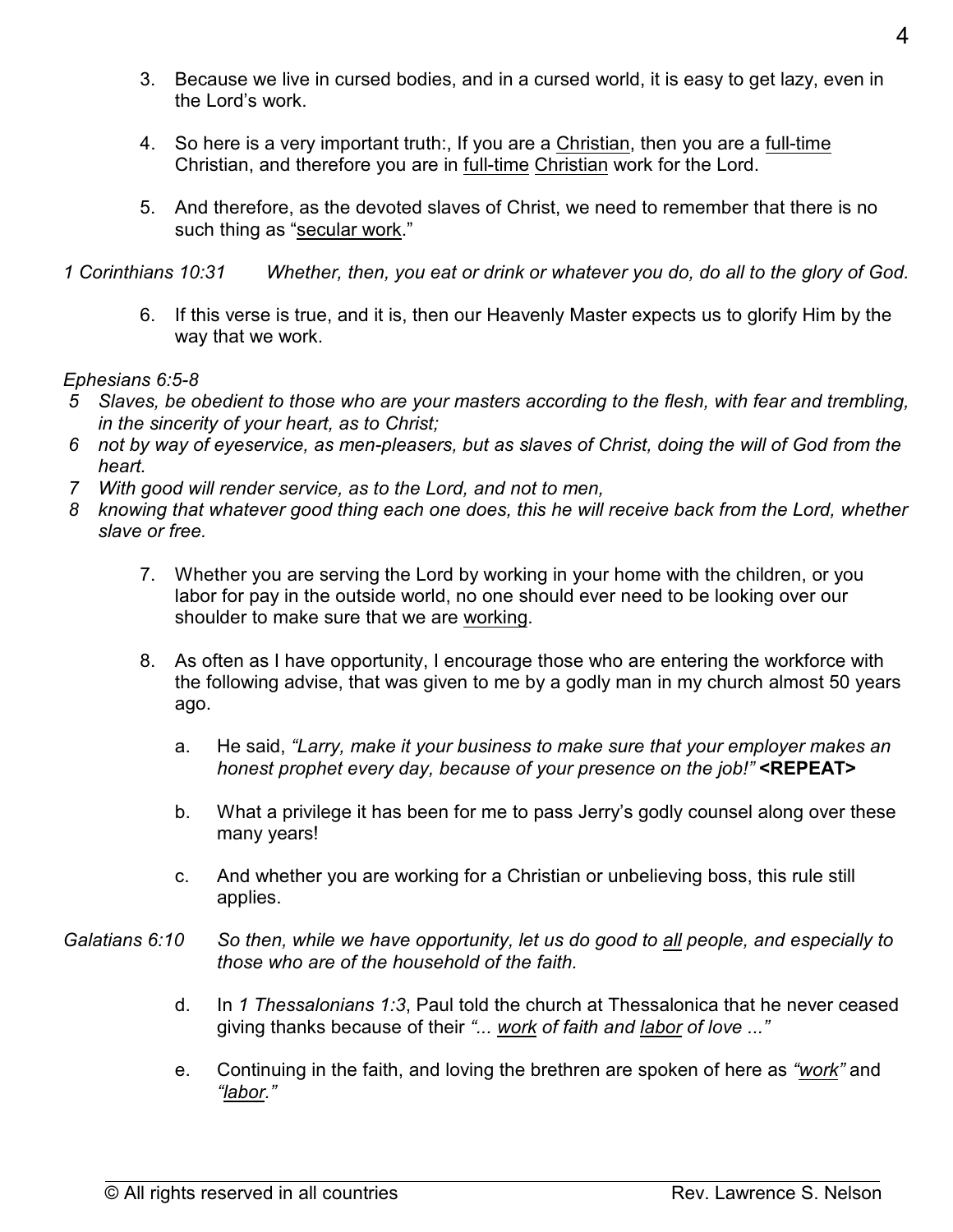- 9. In our *Romans 12:11* text, Paul speaks of being *"fervent in spirit"* which has nothing to do with fanaticism, but instead he is exhorting us all concerning our resolve and persistency, not just good intentions.
	- a. Here's a question:, *What do you have to do in order to grow weeds in this country?*
	- b. Absolutely nothing!!, But if you care about having a weed-free yard, then you have to be *"fervent in spirit"*, meaning that you have to keep at it. , You can't coast, and you have to be persistent at pulling them.
	- c. And so it is, when it comes to our work for the Lord.
	- d. Allow me to give you another *Nelsonism: "God is not nearly as concerned with your ability, as He is with your availability, and stickability,* or as I call it, "stick-to-it-iveness."
- *Galatians 6:9 "Let us not lose heart in doing good, for in due time we will reap if we do not grow weary.*"
	- 10. One of the keys to the Christian life is knowing what to do in the will of God, and then doing it with all your heart.
	- 11. The secular world defines "success" by our accomplishments, but God measures "success" as fervent faithfulness to His will, regardless of the visible outcomes.
		- a. I have known missionaries, who have labored in difficult places, where there is little, or no interest in the gospel of Christ.
		- b. Some of these folks have labored for years, and according to the world's standards, they don't have much to show for it.
		- c. But we all need to remember that God judges success by diligent, fervent, and faithful obedience to His will, nothing more!

## *Colossians 3:23-24*

- *23 Whatever you do, do your work heartily, as for the Lord rather than for men,*
- *24 knowing that from the Lord you will receive the reward of the inheritance. It is the Lord Christ whom you serve.*

## *2 Corinthians 5:9-10*

 *9 Therefore we also have as our ambition, whether at home or absent, to be pleasing to Him.*

- *10 For we must all appear before the judgment seat of Christ, so that each one may be recompensed for his deeds in the body, according to what he has done, whether good or bad.*
	- d. Paul is referring back to what he had taught them in *First Corinthians 3:11-15*, where he compared all of our works done as Christians, to *"... gold, silver, precious stones, wood, hay, straw."*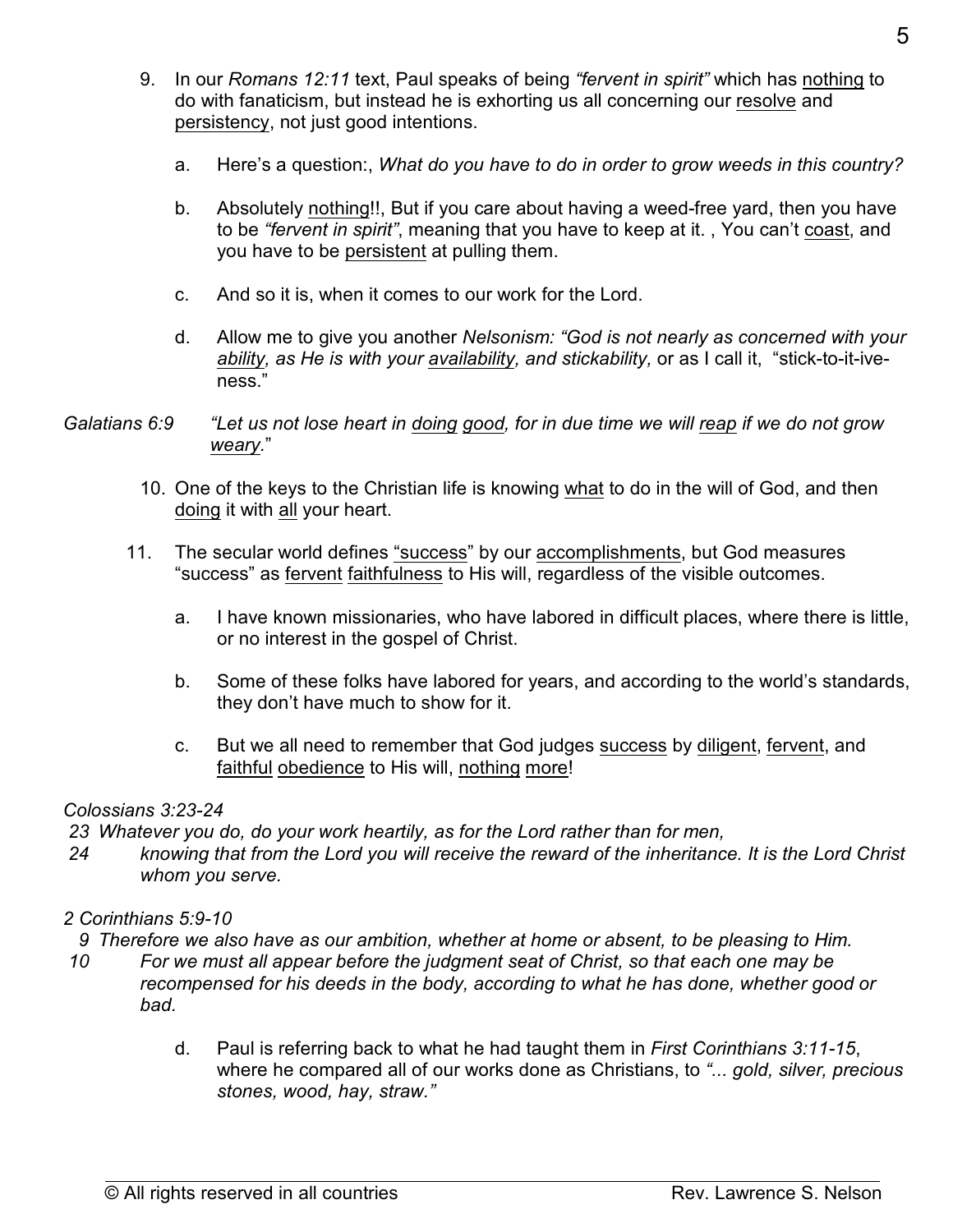- e. Each Christian will one day *"... appear before the judgment seat of Christ ..."*, which is different than the *"Great White Throne Judgment"*, which is only for unbelievers.
- f. At the *"judgment seat of Christ"*, each Christian will give an accounting of how we served our Lord and Master.
- g. At that time, our works will be thrown into the furnace of God's judgment, and those which remain, the *"gold, silver, and precious stones"* will be praised and rewarded.
- h. But the *"hay, wood, and straw,"* will be burned up.
- i. So we should all be asking, *"What criteria will God use to determine that which is eternally rewardable, and that which is going to be burned up, having no value at all?"*
- j. Paul says that, *"... the fire itself will test the quality of each man's work"*, and as I read scripture, I believe that the *quality* is determined by our motives, namely, *"Why we did what we did?"*
- k. Two Christians might do the exact same good work, which had the outward appearance as being for the glory of God.
	- (1) For one, it was actually done for the glory of God and the good of others.
	- (2) But for the other, the motive was to receive the praise of men.
	- (3) Paul is saying that our motives will be sorted out in God's furnace, where He determines, one to be eternally rewardable *(gold, silver, and precious stones)*, while the other is utterly useless, *(hay, wood, and straw)*.
	- (4) Remember, this is called *"The Judgment Seat of Christ."*
	- (5) And although no one has the right to judge another persons motives for service, we would do well to regularly and honestly examine our own hearts.
- *1 Corinthians 4:5 "Therefore do not go on passing judgment before the time, but wait until the Lord comes who will both bring to light the things hidden in the darkness and disclose the motives of men's hearts; and then each man's praise will come to him from God."*
	- 12. *Romans 12* uses three different words to describe the Christian's service.
		- (1) In verse 1, Paul speaks of the Christian's individual and personal *"service of worship."*
		- (2) In verse 7, he speaks of the spiritual gift of practical *"service"* to fellow Christians.
		- (3) And in verse 11, he speaks of *"serving the Lord"* as seen in the slave/Master relationship.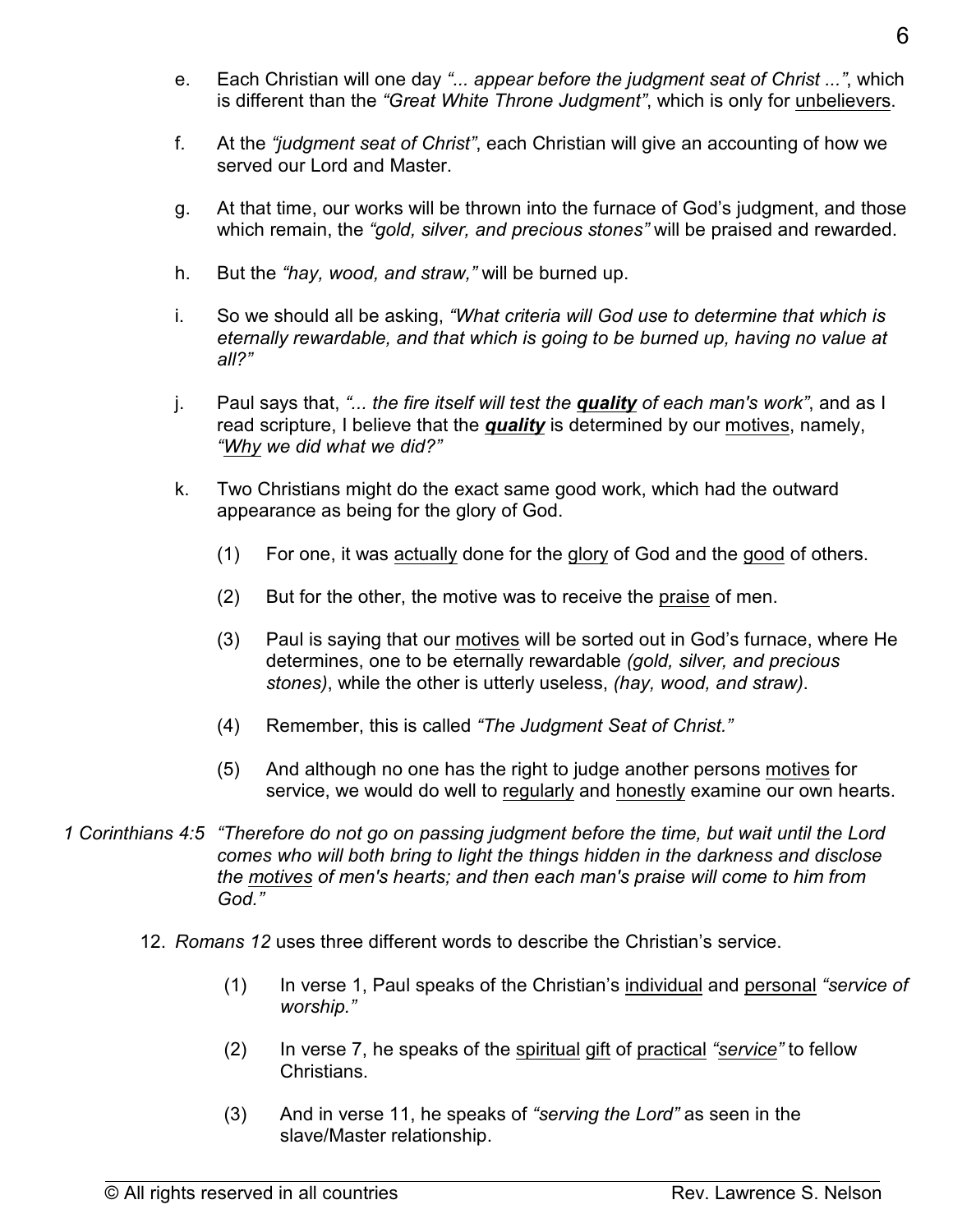- (4) However, in each usage, it is imperative for us to remember that if our service is to be of eternal *quality* and value *("gold, silver, and precous stones")*, then whatever we do must be foundationed in the joy and devotion of our personal relationship with Christ.
- (5) Does the Bible speak about Christian's duty to our Lord?, Absolutely!
- (6) But duty without devotion is just hollow, going through the joyless motions of religion, without the reality of the Holy Spirit's empowering us to obey and honor God.
- (7) And this could happen to any of us.
- 13. The church at Ephesus was the most well taught and influential church in all of Asia Minor.
	- a. Paul not only planted this church, but also he taught there for two years, and he later appointed Timothy to be their pastor.
	- b. And yet, listen to Christ's letter of sober warning to this once great church.

#### *Revelation 2:2-5*

- *2 I know your deeds and your toil and perseverance, and that you cannot tolerate evil men, and you put to the test those who call themselves apostles, and they are not, and you found them to be false;*
- *3 and you have perseverance and have endured for My name's sake, and have not grown weary.*
- *4 But I have this against you, that you have left your first love.*
- *5 Therefore remember from where you have fallen, and repent and do the deeds you did at first; or else I am coming to you and will remove your lampstand out of its place--unless you repent.*
	- c. Many Christians misquote this passage saying that the church at Ephesus *"Lost their first love."*
	- d. But Jesus made it clear that they did not **lose** it, they **left** it, and this certainly did not happen over night.
	- e. But over time, their white hot love devotion and fervency for Christ, had degenerated into a tiresome religious duty.

#### **Conclusion:**

- 1. So as we think about Christ's final words to the church at Ephesus, I believe that it is the responsibility of every Christian to personally and regularly examine the **motives** behind what we do, so that our Holy Spirit-empowered *diligent* and *fervent* service will continue to give glory and honor to God, as we seek to bless others, both inside and outside the church.
- 2. So as I close this message,
- 3. I want to read our text just one more time.